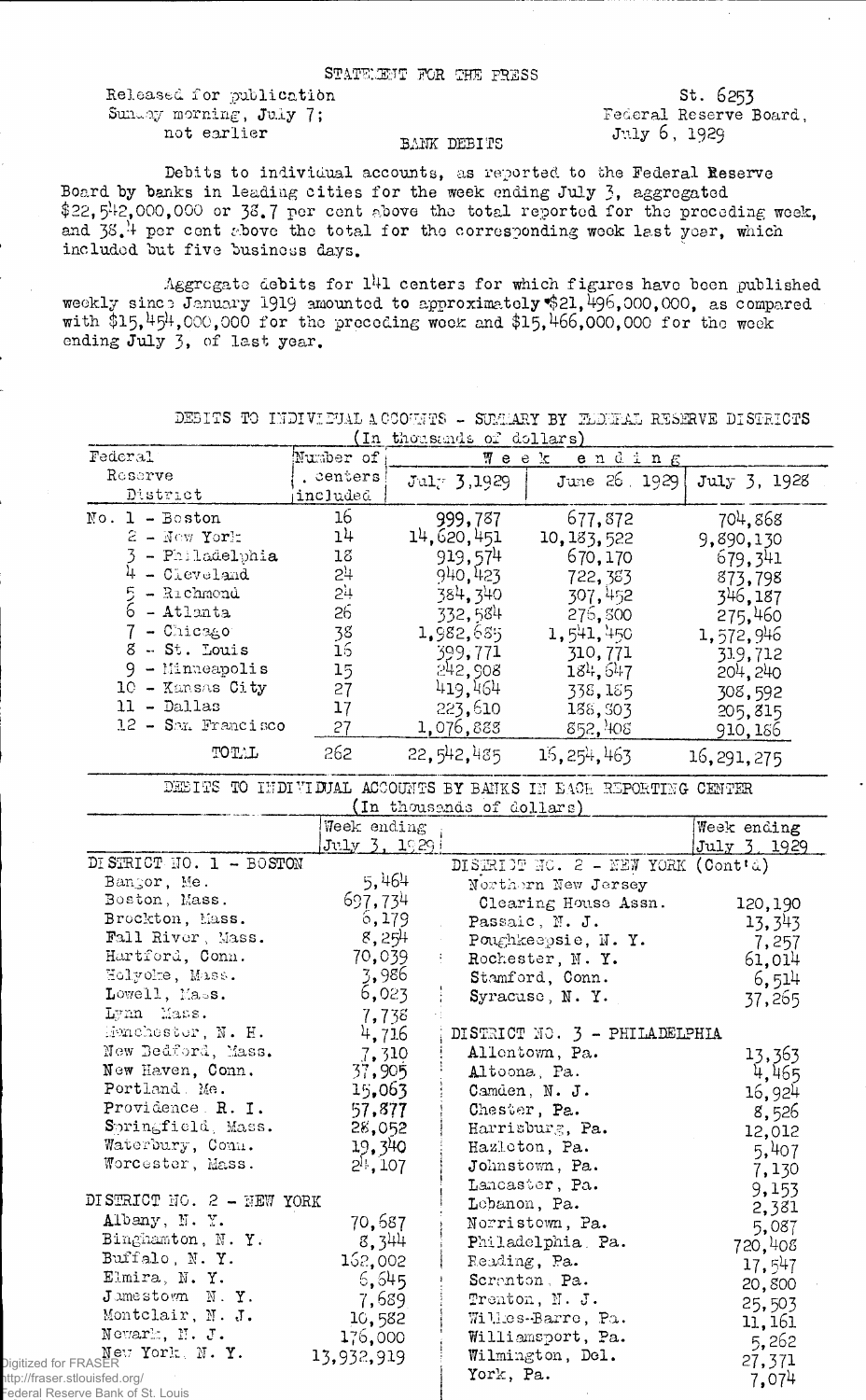DEBITS TO INDIVIDUAL ACCOUNTS BY BANKS IN EACH REPORTING- CENTER

|                               |                 | (In thousands of dollars)         | st.6253a     |
|-------------------------------|-----------------|-----------------------------------|--------------|
|                               | Weck ending     |                                   | Weck ending  |
| DISTRICT NO. 4 - CLEVELAND    | July 3, 1929    |                                   | July 3, 1929 |
|                               |                 | DISTRICT NO. 6 - ATLANTA (Contid) |              |
| Akron, Ohio                   | 31,444          | Elberton, Ga.                     | 204          |
| Butler, Pa.                   | 4,462           | Hattiesburg, Miss.                | 1,968        |
| Canton, Ohio                  | 15,981          | Jackson Miss.                     | 7,366        |
| Cincinnati, Ohio              | 105,258         | Jacksonville, Fla.                | 18,717       |
| Cleveland, Ohio               | 278,973         | Knoxville, Tenn.                  | 9,635        |
| Columbus, Ohio                |                 | Macon, Ga.                        | 5,358        |
| Connellsville, Pa.            | 1,033           | Meridian, Miss.                   | 3,222        |
| Dayton, Ohio                  | 29,776          | Miami, Fla.                       |              |
| Erie, Pa.                     | 12,025          | Mobile, Ala.                      | 8,792        |
| Franklin, Pa.                 | 1,874           |                                   | 9,000        |
| Greensburg, Pa.               | 5,676           | Montgomery, Ala.                  | 6,369        |
| Homestead, Pa.                |                 | Nashville, Tenn.                  | 27,732       |
|                               | 1,197           | Newnan Ga.                        | 537          |
| Lexington, Ky.                | 6,999           | New Orleans, La                   | 85,423       |
| Lima, Ohio                    | 4,130           | Pensacola, Fla.                   | 1,999        |
| Lorain Ohio                   | 2,006           | Savannah, Ga.                     | 9,634        |
| Middletown, Ohio              | 3,366           | Tampa, Fla.                       | 9,475        |
| Oil City, Pa.                 | 5,169           | Valdosta, Ga.                     |              |
| Pittsburgh, Pa.               | 319,943         | Vichsburg, Miss.                  | 1,052        |
| Springfield, Ohio             | 7,637           |                                   | $1,872-$     |
| Steubenville, Ohio            |                 |                                   |              |
| Toledo, Ohio                  | 3,592           | DISTRICT NO. 7 - CHICAGO          |              |
| Warren, Ohio                  | 58,432          | Adrian, Mich.                     | 2,468<br>×.  |
| Wheeling, W. Va.              | 4,422           | Aurora, Ill.                      | 3,750        |
|                               | 11,637          | Battle Creek, Mich.               | 6,503        |
| Youngstown, Ohio              | 22,442          | Bay City, Mich.                   | $3,758$ .    |
| Zanesville, Ohio              | 2,949           | Bloomington, Ill.                 | 3,685        |
|                               |                 | Cedar Rapids, Ia.                 | 12,494       |
| DISTRICT NO. 5 - RICHMOND     |                 | Champaign-Urbana, Ill.            |              |
| Asheville, N. C.              | 7,985           | Chicago, Ill.                     | 3,333        |
| Baltimore, Md.                | 125,727         | Danville, Ill.                    | 1, 245, 037  |
| Charleston, S. C.             | 5,100           |                                   | 3,050        |
| Charleston, W. Va.            |                 | Davenport, Ia.                    | 11,586       |
| Charlotte, N. C.              | 12,697          | Decatur, Ill.                     | 4,952        |
| Columbia, S. C.               | 15,553          | Des Moines, Iowa                  | 18,522       |
| Cumberland, Md.               | 4,891           | Detroit, Mich.                    | 326,615      |
| Danville, Va.                 | 3,580           | Dubuque, Iowa                     | 5,656        |
| Durham, N. C.                 | 2,439           | Flint, Mich.                      | 12, 194      |
|                               | 8.872           | Fort Wayne, Ind.                  | 14,217       |
| Greensboro, N. C.             |                 | Gary, Ind.                        | 7,098        |
| Greenville, S. C.             | 5,294           | Grand Rapids, Mich.               |              |
| Hagerstown, Md.               | 3,576           |                                   | 22,448       |
| Huntington, W. Va.            | 5,842           | Green Bay, Wis.                   | 3,768        |
| Lynchburg, Va.                | 6,048           | Hammond, Ind.                     | 5,987        |
| Newport News, Va.             | 2,890           | Indianapolis, Ind.                | 48,066       |
| Norfolk, Va.                  | 14,566          | Jackson, Mich.                    | 8,985        |
| Portsmouth, Va.               | 2,101           | Kalamazoo, Mich.                  | 7,922        |
| Raleigh, $N. C.$              | 6,985           | Lansing, Mich.                    | 11,980       |
| Richmond, Va.                 |                 | Mason City, Ia.                   | 3,200        |
|                               | 41,827          | Milwaukee, Wis.                   | 83,862       |
| Roanoke, Va.                  | 9,045           | Moline, Ill.                      |              |
| $S$ partanburg, S. C.         | 3,499           | Muscatine, Ia.                    | 2,871        |
| Washington, D. C.             | 72,755          | Oshkosh, Wis.                     | 1,182        |
| Wilmington, N. C.             | 5,605           |                                   | 4,300        |
| Winston-Salem, N. C.          | 11,219          | Peoria, Ill.                      | 14,430       |
|                               |                 | Rockferd, Ill.                    | 8,874        |
| DISTRICT NO. 6 - ATLANTA      |                 | Saginaw, Mich.                    | 7,904        |
| Albany, Ga.                   |                 | Sheboygan, Wis.                   | 4,539        |
|                               | 1,015           | Sioux City, Iowa                  | 15,982       |
| Atlanta, Ga.                  | 59,382          | South Bend, Ind.                  | 19,149       |
| Augusta, Ga.                  | 6,168           | Springfield, Ill.                 | 9,936        |
| Birmingham, Ala.              | 38,680          | Terre Haute, Ind.                 |              |
|                               | 1,065           | Waterloo, Iowa                    | 5,655        |
| Brunswick, Ga.                |                 |                                   |              |
| Chattanooga Tenn.             |                 |                                   |              |
| Columbus, Ga.<br>Dothan, Ala. | 13,368<br>3,883 |                                   | $6,677 - $   |

 $\star_{\rm s}$  $\sim 10^{11}$ 

http://fraser.stlouisfed.org/ Federal Reserve Bank of St. Louis

 $\mathcal{A}$ 

 $\ddot{\phantom{a}}$